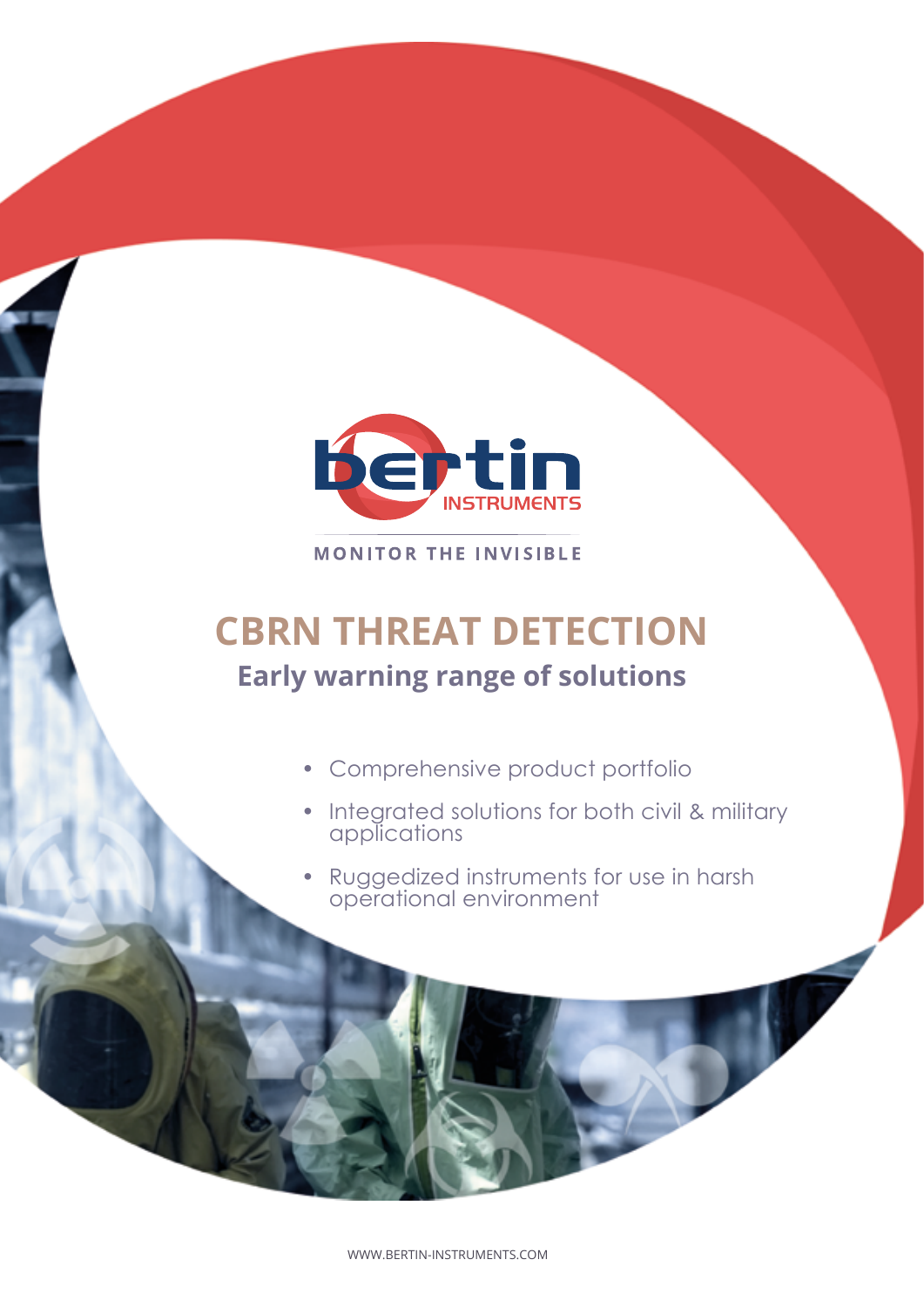

## **Standoff gas cloud detection camera CHEMICAL BIOLOGICAL**

### *Second Sight® MS*

- **▪** The widest monitored field of view
- **▪** Early warning by real-time detection
- **▪** Gas X, CWA and TIC cloud visualization
- **▪** Detection up to 5 km



**Portable dry cyclonic air sampler for biological warfare agents detection**

### *Coriolis® COMPACT*

- **▪** Innovative technology compatible with any downstream analysis
- **▪** Well adapted to indoor & outdoor collections
- **▪** Light & compact for mobile applications
- **▪** Programmable collection
- **▪** Up to 8 hours of sampling operation

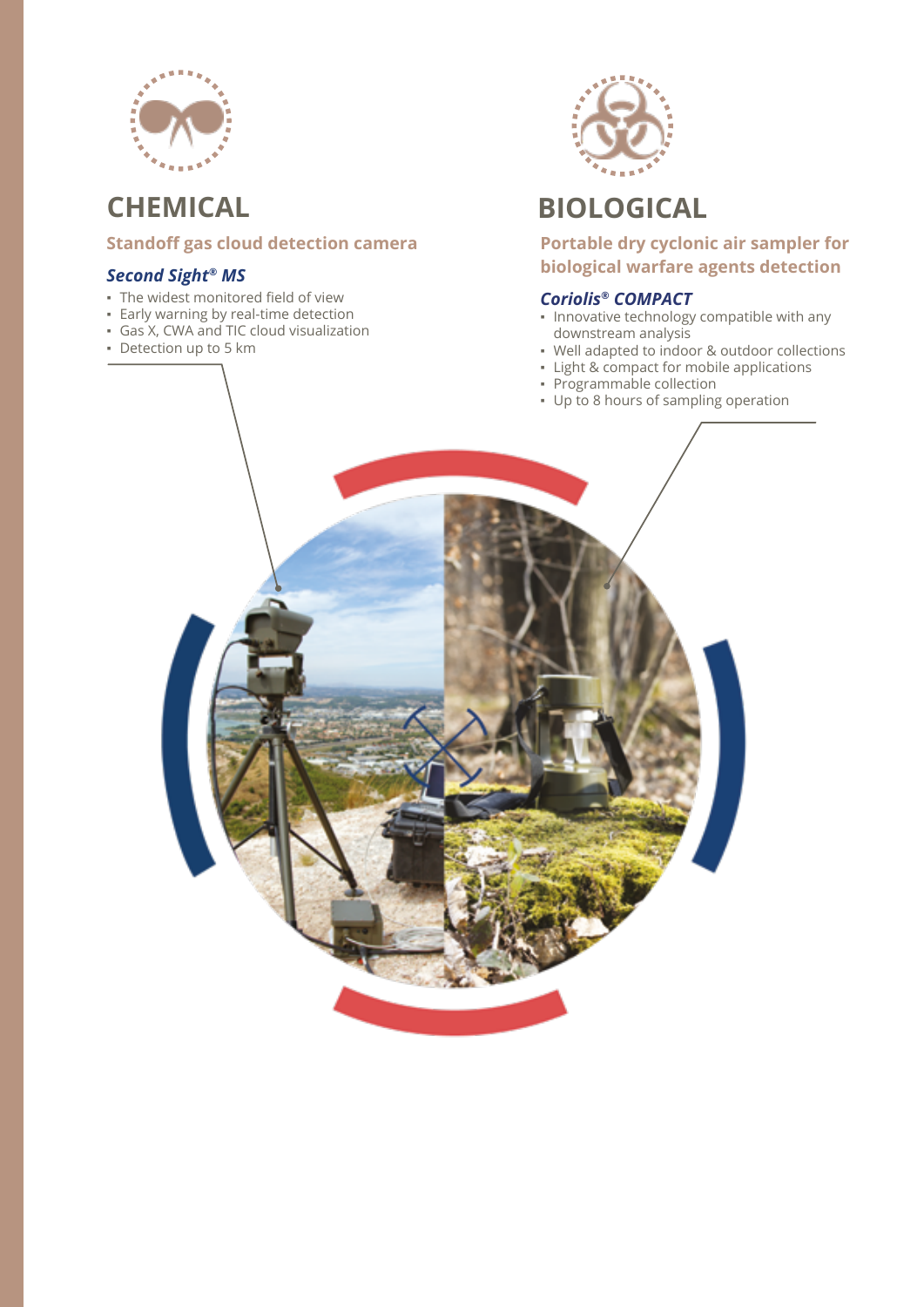

## **RADIOLOGICAL NUCLEAR**

**Environmental Radiation Monitoring Systems**

### *From sensors to turnkey network solutions*

- **▪** Suitable for normal & emergency situations
- **▪** Liquid, gas & aerosol radiation monitoring
- **•** Complete range of monitors, stations & sensors
- **▪** Real time central data management software



**Vehicle & pedestrian access control Loads & luggage control**

### *Radiation portal monitors*

- **▪** Detection & identification of illicit radioactive material
- **▪** High sensitivity
- **▪** Continuous monitoring (24/7)

### **Multiprobe survey meter**

### *SaphyRAD MS*

- **▪** Wide range of smart probes
- **▪** New ergonomic design
- **▪** Built in simulation function for training
- **▪** Designed for operation in harsh environment